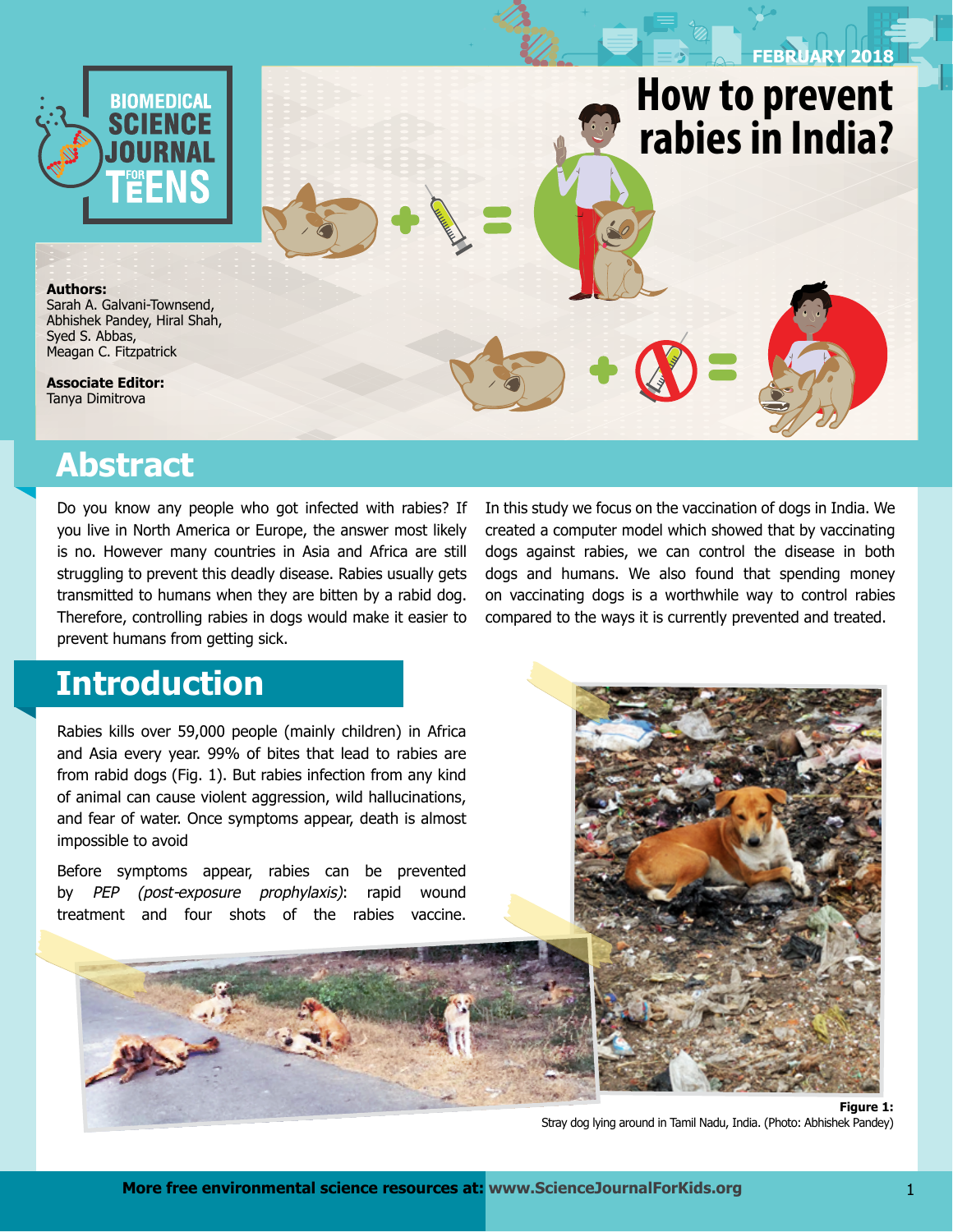

Over 29 million people receive PEP every year. However, PEP is not available worldwide. In some places people don't know to seek care or are unable to get to good care quickly enough for PEP to work. Sadly, these challenges mean that in some rural areas, as little as 65% of the bitten people get PEP.

About one third of all people who die of rabies each year live in one country: India! A big obstacle there is that the responsibility for rabies control is shared by several government offices. Coordination requires demonstration of *cost-effectiveness* (money being spent on something worthwhile). Vaccinating humans is expensive—and no one wants an extra shot when they go to the doctor! Instead, dogs can be vaccinated so that they don't get sick and pass it on to humans. Dog vaccination eliminated canine rabies in many countries—including the United States. However, many people argue that vaccinating dogs could be a waste of money in India. Thus, we created a computer model to predict the impact of dog vaccination on rabies transmission and human deaths, and to determine how many dogs need to be vaccinated in order for the program to be cost-effective.

## **Methods**

We first calculated how many people become infected by a rabid dog, using health records from Tamil Nadu. We then calculated how many people would become infected if dogs were vaccinated. We also assumed that a few animals with rabies would constantly be coming into the area from outside. This immigration means that it would be impossible to achieve zero human death—even with perfect vaccination of humans and dogs.

Because stray dogs make up almost half of the Tamil Nadu dog population, dog catchers will be hired to capture and

## **Results**

We found that a rabid dog will typically infect one or two other dogs when not vaccinated, which is enough to keep disease happening among dogs. We also found that vaccination of dogs will prevent not just dog infection, but also infections of humans. Higher levels of vaccination would protect more humans than lower levels. For example, without vaccination about 820 people would die of rabies in ten years. If 200,000 dogs were vaccinated each year, only 156 people would die, and if 300,000 dogs were vaccinated, only 121 people would die. However, vaccinating 300,000 dogs would costs 8 million dollars more than vaccinating 200,000 dogs. The cost per life saved would be \$225,000, which is above our target (Fig. 2). The cost per life saved for vaccinating 200,000 dogs (compared to 100,000 dogs) is just below our target, and is therefore a cost-effective strategy for Tamil Nadu.

vaccinate the dogs. This operation is expensive, and we want to know the most efficient number of dogs to catch each year. We tested a range between 100,000 and 400,000 dogs. After adding each set of 100,000 dogs, we calculated the extra money spent per additional life saved, compared to the next-lower number of vaccinated dogs (Fig. 2). The *World Health Organization* suggests that a country like India would efficiently spend about \$100,000 to avoid one death from rabies, so this amount is our upper limit.



Number of dogs vaccinated each year

**Figure 2:**

The the cost of dog vaccination in Tamil Nadu, India. (The red line marks the cost limit recommended by the World Health Organization.)

If vaccinating 200,000 dogs would prevent 664 people from dying from rabies (see Results section), how much would the program cost? (Hint: y-axis shows the cost of saving one person's life.)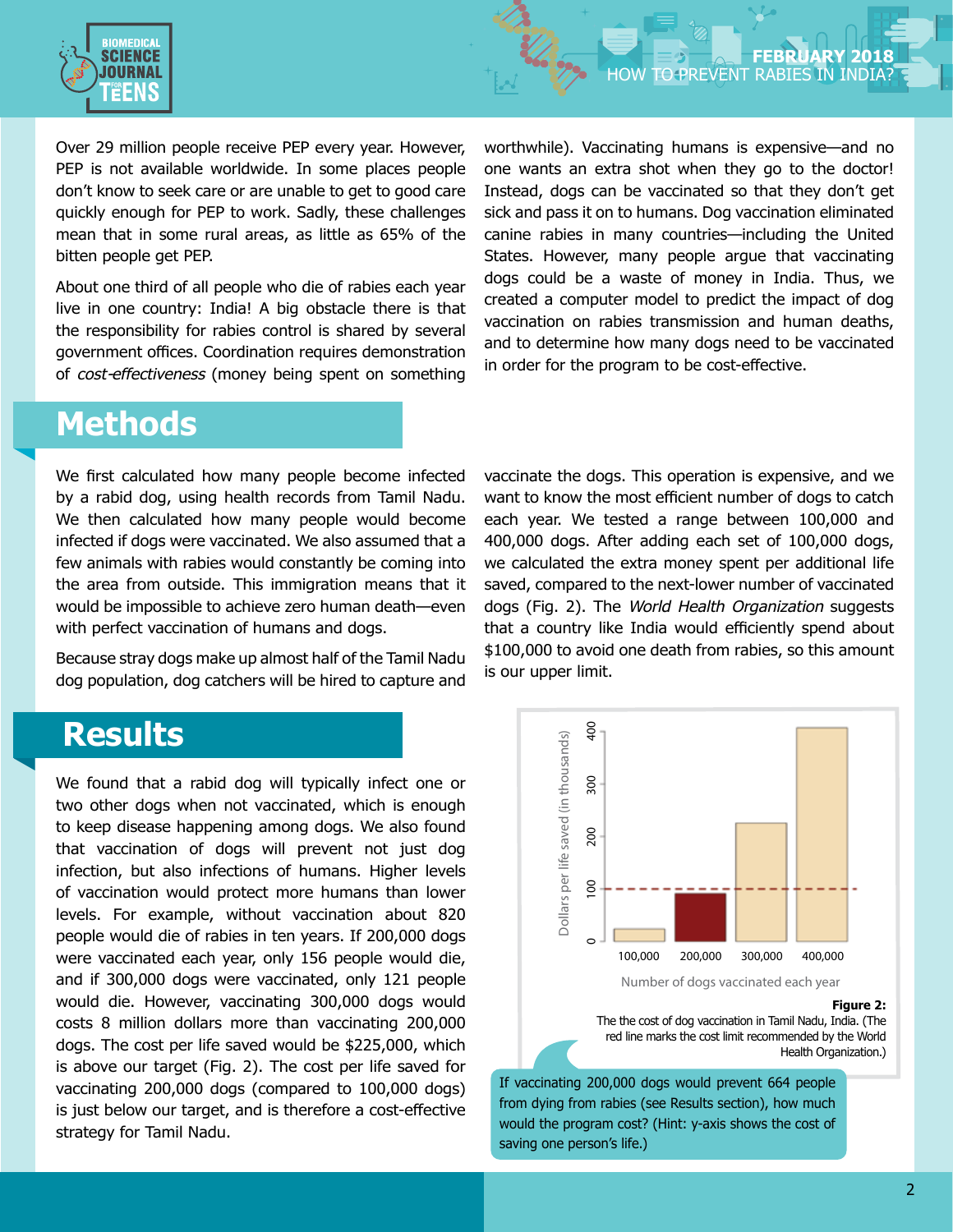

# **Discussion**

Our results demonstrate that dog vaccination is a costeffective approach toward the prevention of human rabies. Importantly, not every dog has to be vaccinated to have a large effect on the number of rabies cases. The World Health Organization recommends that at least 7 out of every 10 dogs receive a vaccination in order to have a major impact. Therefore we shouldn't be discouraged by the large number of stray dogs in India.

Additionally, our results show that providing PEP is cost-effective compared to doing nothing about rabies. Such programs, however, are not enough and the second crucial step for controlling rabies is to vaccinate dogs. Fortunately, a good canine vaccine is available. Experience from more developed countries shows that if rabies is eliminated in dogs, it would basically disappear in humans as well.

# **Conclusion**

Do you have a dog as a pet? Do you know if it was vaccinated against rabies? It is your responsibility as a pet owner to make sure your dog and every person around it is safe from this deadly disease. If you live in a country where the disease is already eliminated, then it's even more important to be *diligent* and keep your pets vaccinated. This is the only way to make sure this deadly disease never returns.

#### **Glossary of Key Terms**

**Cost effectiveness** – Whether money spent on something is worth spending, or if it's effect is great enough.

**World Health Organization** – a branch of the United Nations devoted to directing and coordinating international health.

**Post-exposure prophylaxis** – a treatment given after exposure to a disease but before it is diagnosed, that helps to prevent the disease before symptoms appear.

**Diligent** – paying attention to what's around you, as well as your duties.

#### **REFERENCES**

Meagan C. Fitzpatrick, Hiral A. Shah, Abhishek Pandey, Alyssa M. Bilinski, Manish Kakkar, Andrew D. Clark, Jeffrey P. Townsend, Syed Shahid Abbas and Alison P. Galvani (2016) *One Health approach to cost-effective rabies control in India.*  PNAS, 113 (51) 14574-14581.

**https://doi.org/10.1073/pnas.1604975113**

Center for Disease Control and Prevention: Rabies facts **https://www.cdc.gov/rabies/index.html** 

American Veterinarian News: A scientific model to help countries eradicate rabies **http://www.americanveterinarian.com/news/new-tool-helps-countries-eliminate-dogmediated-rabies?p=1**